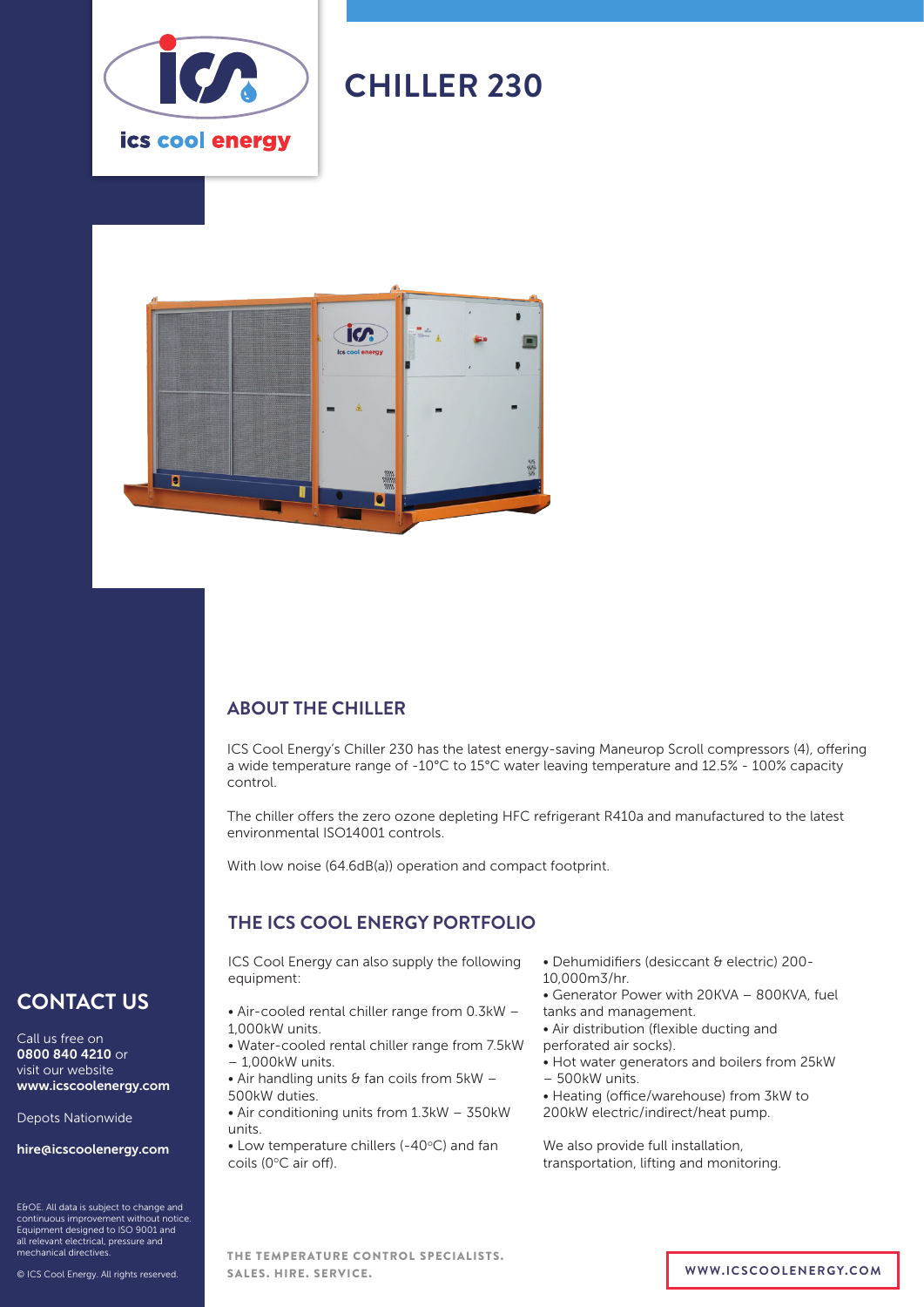

### **TECHNICAL CHILLER 230**

### PERFORMANCE DATA @ DESIGN CONDITIONS

| <b>Cooling Capacity</b>            | kW           | 230      |
|------------------------------------|--------------|----------|
| Operation Fluid Temperature IN/OUT | $^{\circ}$ C | 12/7     |
| Design Ambient Temperature         | $^{\circ}$ C | 30       |
| Fluid Flow Min/Max                 | $m^3/hr$     | 18.8/43  |
|                                    | l/s          | 5.2/11.9 |

### OPERATING LIMITS

| Min/Max Ambient Temperature       | $^{\circ}$ C | $-18/43$ |
|-----------------------------------|--------------|----------|
| Min/Max Leaving Fluid Temperature | $^{\circ}$ C | $-12/15$ |
| Evaporator Pressure Drop          | kPa          | 41       |
| Max Working Pressure              | kPa          | 1,000    |
| Evaporator Water Volume           |              | 58.1     |

#### ELECTRICAL DATA

| Electrical Supply Voltage 3 phase              | $\vee$         | 400                        |
|------------------------------------------------|----------------|----------------------------|
| <b>Chiller Power Connections</b>               |                | 10mm lugs                  |
| Cable Connection (95mm <sup>2</sup> per phase) | M12            | 3 core + earth, no neutral |
| Max Power Absorbed                             | kW             | 70.4                       |
| Max Current Absorbed                           | $\overline{A}$ | 170                        |
| <b>Starting Current (Max)</b>                  | $\overline{A}$ | 347                        |
| Pre-Heating Crankcase Supply                   | V              | 230                        |
| AUX Supply Connection for pump                 |                | 32A C Forme                |
| Recommended Generator Set                      | <b>kVA</b>     | 200                        |
| Control System                                 |                | <b>Dixcel</b>              |

### REFRIGERANT SYSTEM

| Maneurope Scroll Compressors (2 circuits)   |      |       |
|---------------------------------------------|------|-------|
| (25-100% Variable Capacity)                 |      |       |
| Refrigerant (Zero ozone deletion potential) | HFC. | R410a |

# FANS

| <b>FANS</b>          |            |      |
|----------------------|------------|------|
| Total Number         | 1.2kW each |      |
| <b>Total Airflow</b> | $m^3/hr$   | 39.8 |

### SOUND DATA

| Sound Pressure Level at 10 metres | dB(A) | 64.6 |
|-----------------------------------|-------|------|
| (ISO3744)                         |       |      |

| <b>PHYSICAL DATA</b>       |         |                   |
|----------------------------|---------|-------------------|
| Overall Length             | mm      | 3,418             |
| Overall Width              | mm      | 2,188             |
| Overall Height             | mm      | 1,989             |
| Weight                     | kg      | 2,300             |
| <b>Fluid Coupling Size</b> | mm/inch | 100/4             |
| <b>Fluid Coupling Type</b> | choice  | PN16 Flange/bauer |
| <b>IPLV Rating</b>         |         | 4.58              |
| <b>ESEER Rating</b>        |         | 4.32              |

# **CONTACT US**

Call us free on 0800 840 4210 or visit our website www.icscoolenergy.com

Depots Nationwide

#### hire@icscoolenergy.com

E&OE. All data is subject to change and continuous improvement without notice. Equipment designed to ISO 9001 and all relevant electrical, pressure and mechanical directives.

© ICS Cool Energy. All rights reserved.

THE TEMPERATURE CONTROL SPECIALISTS. SALES. HIRE. SERVICE. **WWW.ICSCOOLENERGY.COM**